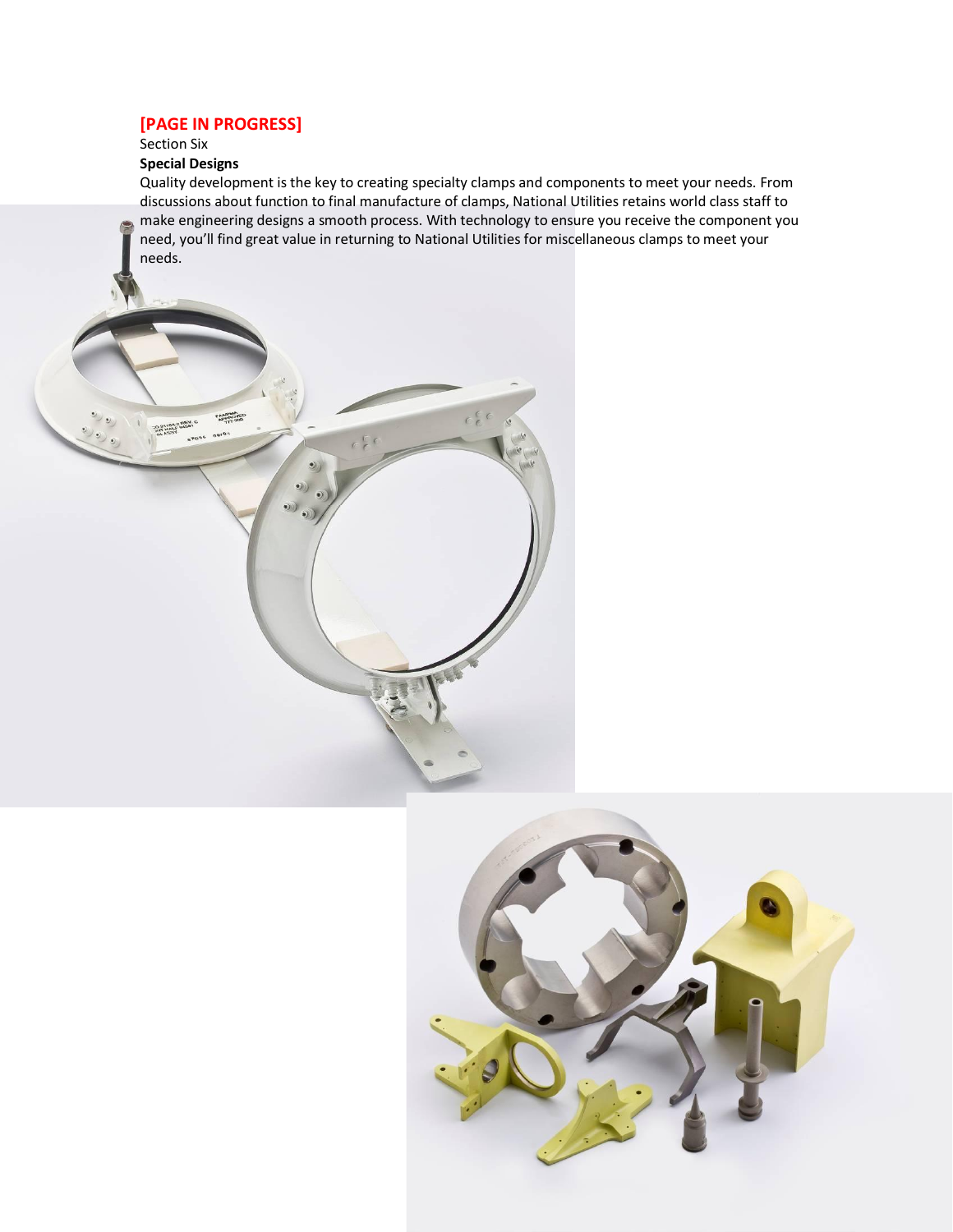## **Design Data**

The data given in this section of the NUCO catalog applies directly to two or more of the preceding sections.

#### **Nut Selection Guide**

Unless otherwise specified, MS21045 nut will be furnished. To avoid galling, CRES nuts are automatically furnished with CRES T-bolts, all other clamp components are furnished in CRES. CRES nuts should be specified for high temperature or corrosive application environments.

| Description        | Temperature      | Material                               |
|--------------------|------------------|----------------------------------------|
|                    | Rating           |                                        |
| Self-Locking       | $250^{\circ}$ F  | Alloy Steel, Cad Plated [INSERT PHOTO] |
| Self-Locking       | $550^\circ F$    | Alloy Steel, Cad-Plated [INSERT PHOTO] |
| Self-Locking       | $550^\circ F$    | Alloy Steel, Cad-Plated [INSERT PHOTO] |
| Self-Locking       | $450^{\circ}$ F  | A-286 CRES [INSERT PHOTO]              |
| Self-Locking       | $800^{\circ}$ F  | A-286 CRES [INSERT PHOTO]              |
| Self-Locking       | $1200^{\circ}$ F | A-286 CRES [INSERT PHOTO]              |
| Self-Locking       | $800^{\circ}$ F  | CRES, Silver Plated [INSERT PHOTO]     |
| Plain Hex, Drilled | $800^{\circ}$ F  | CRES, Silver Plated [INSERT PHOTO]     |
| Self-Locking       | 1200°F           | CRES, Silver Plated [INSERT PHOTO]     |
|                    |                  |                                        |

#### **T-Bolt Specifications**

Standard T-bolts, both alloy and stainless steel (CRES), are forged to meet the requirements of NASM6821.

Material: 8740 alloy bolts per AMS6322, 431 CRES bolts per MIL-S-18732 and A-286 bolts per AMS5731 or AMS5732

Finish: Alloy bolts are cad plated per AMS-QQ-P-416. Cres bolts are passivated only. CRES bolts are automatically furnished when a CRES nut is called out in the part number.

On smaller diameters, T-bolt is curved to facilitate latching.

#### **Standard Loops vs. Tangential Loops**

Some clamp designs are furnished with standard loops for weight saving purposes. However, for most clamps, especially those operating over 800°F, specify tangential loops to maintain desired clamping loads at elevated temperatures.

[INSERT PHOTO]

#### **Spotwelds vs. Rivets**

Spotwelds are a reliable, economical method of joining sheetmetal products. Rivets can be added in place of spotwelds where more strength is needed, such as in high vibrational environments. [INSERT PHOTO]

#### **Safety Features**

Safety Latches [INSERT PHOTO] Tamper-Evident Wire [INSERT PHOTO] Locking Inserts [INSERT PHOTO] Safety Wire [INSERT PHOTO]